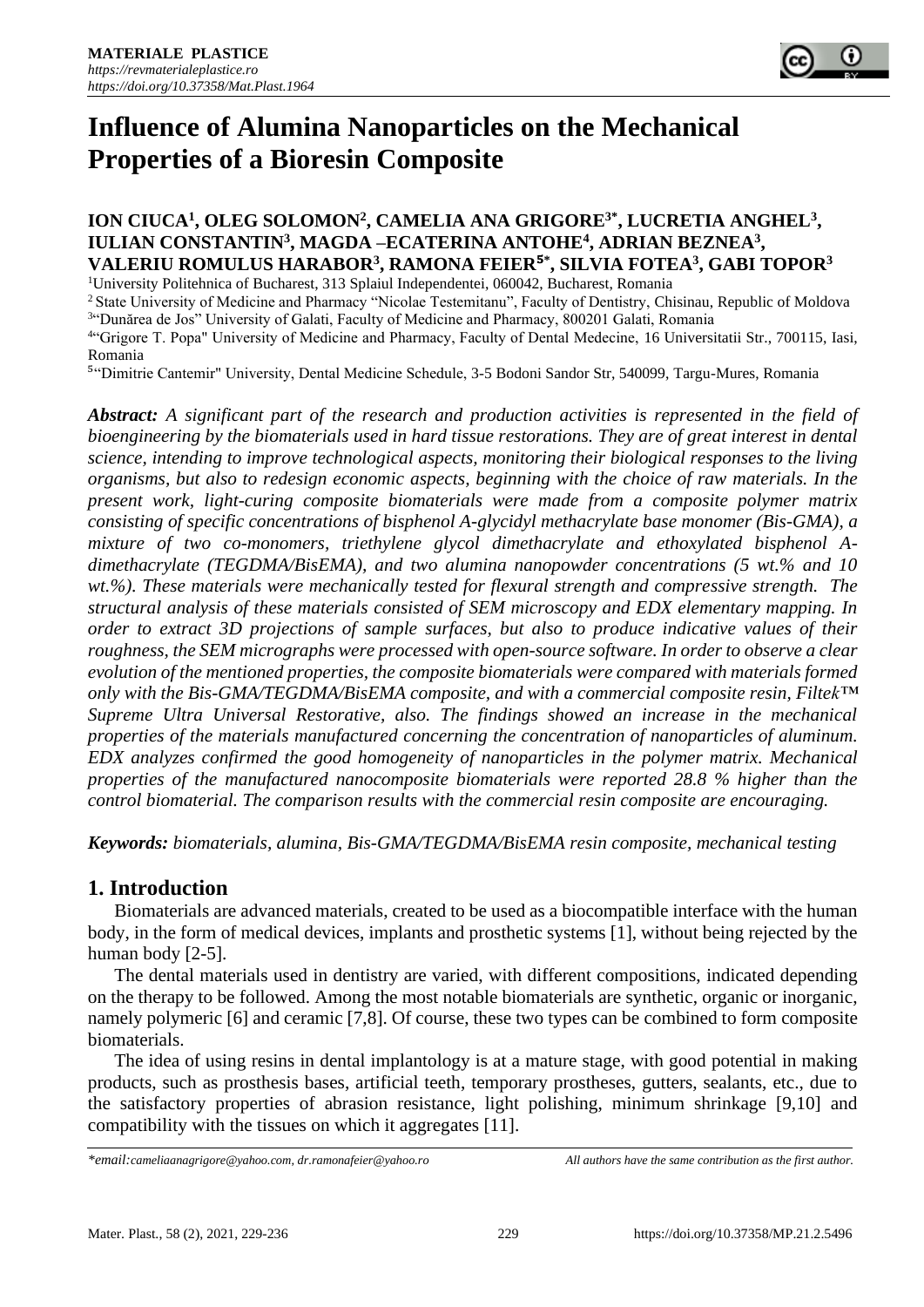Although they do not have the strength and aesthetics of porcelain restorations, they add to the financial aspect, being a cheap variant of a prosthesis. Examples of resins used in the dental field, both in research and production, are epoxy [12], urethane-dimethacrylate (UDMA) [13], bisphenol Aglycidyl methacrylate (Bis-GMA) [14], triethylene glycol dimethacrylate (TEGDMA) [15], to name a few. A breakthrough was the discovery of composite resins [16]. Currently, on the market, there are combinations of additive resins with inorganic matter (microparticles, nanoparticles), such as Filtek™ Supreme Ultra Universal Restorative (3M Oral Care), Vertise Flow (Kerr Corporation), Beautifil II (Shofu, Inc.), etc. Composite resins contain particles or hybrids of nano/microparticles in the filler that give properties in the working phase but also superior functional characteristics [9]. The majority of these additives are ceramics.

Ceramics are often used in dental applications and are experienced in bone tissue engineering applications [17]. An example of a common ceramic for dental applications is alumina [18].

Polycrystalline alumina  $(A<sub>12</sub>O<sub>3</sub>)$  has been used in biomaterials for more than 20 years [7] and is recognized as an inert material [8]. Due to the excellent resistance of alumina to corrosion, mechanical testing and wear, as well as good biocompatibility [19], this type of ceramic was the choice of this paper, is used in the form of nanoparticles.

In bioengineering, the use of nanoparticles in common products has been studied for almost 30 years [9], proving an excellent potential in covering gaps in research into new materials for dental reconstructions. Nano-additives, in particulate form, are incorporated into composite dental resins to provide restorative properties closely identical to a natural tooth, such as strength, appearance and adherence, also [11].

During the study of the effect of alumina nanoparticles on Bis-GMA/TEGDMA/BisEMA properties, the authors chose to opt for the use of two concentrations, 5 wt.% and 10 wt.%. The nano-composite resins were compared both with each other and with a control resin (pristine) and a commercial one.

After these nanoparticles have been incorporated into the polymeric matrix, the objective of this paper was to observe differences in the characteristics and mechanical properties of the potential dental reconstruction material. It is accepted globally that the longevity of dental restoration depends on the mechanical properties of the composite resins [20].

The novel aspects of the present study aim at customizing the structure of composite materials commonly used in dentistry by introducing alumina nanoparticles, comparing the results obtained with a representative composite material with wide use in practice, the concept of structural modifications being in full agreement with the particularities of masticatory forces, in conjunction with the location of the dental restoration, in order to achieve the aesthetic-functional balance.

The influence of pure alumina on the general properties of the proposed resin system, more specifically the mechanical properties, has not yet been discussed, from the knowledge of the authors.

## **2. Materials and methods**

#### **2.1. Materials**

All materials were used as received, without further purification. As the base monomer of the resin matrix, bisphenol Aglycidyl methacrylate (Bis-GMA, C29H36O8, molecular weight =  $512$  g·mol<sup>-1</sup>) was used. The co-monomers of choice were triethylene glycol dimethacrylate (TEGDMA, C14H22O6, molecular weight =  $286$  g·mol<sup>-1</sup>) and ethoxylated bisphenol-A dimethacrylate (BisEMA, C39H44O8, molecular weight = 468 g·mol<sup>-1</sup>) and used in equal parts. To increase photopolymerization of the resins, very low concentrations (0.2 wt.%) of camphorquinone, as a photosensitizer, and ethyl 2,4 dimethylbenzoate, were used. These materials were purchased from Sigma Aldrich. The alumina nanoparticles ( $α$ -Al<sub>2</sub>O<sub>3</sub>, 99.99% purity, 30 nm, MSE Supplies) were received in nanopowder form. Filtek™ Supreme Ultra Universal Restorative (3M Oral Care) [21] was purchased as a modern commercial biocomposite and used as a comparison to the materials produced.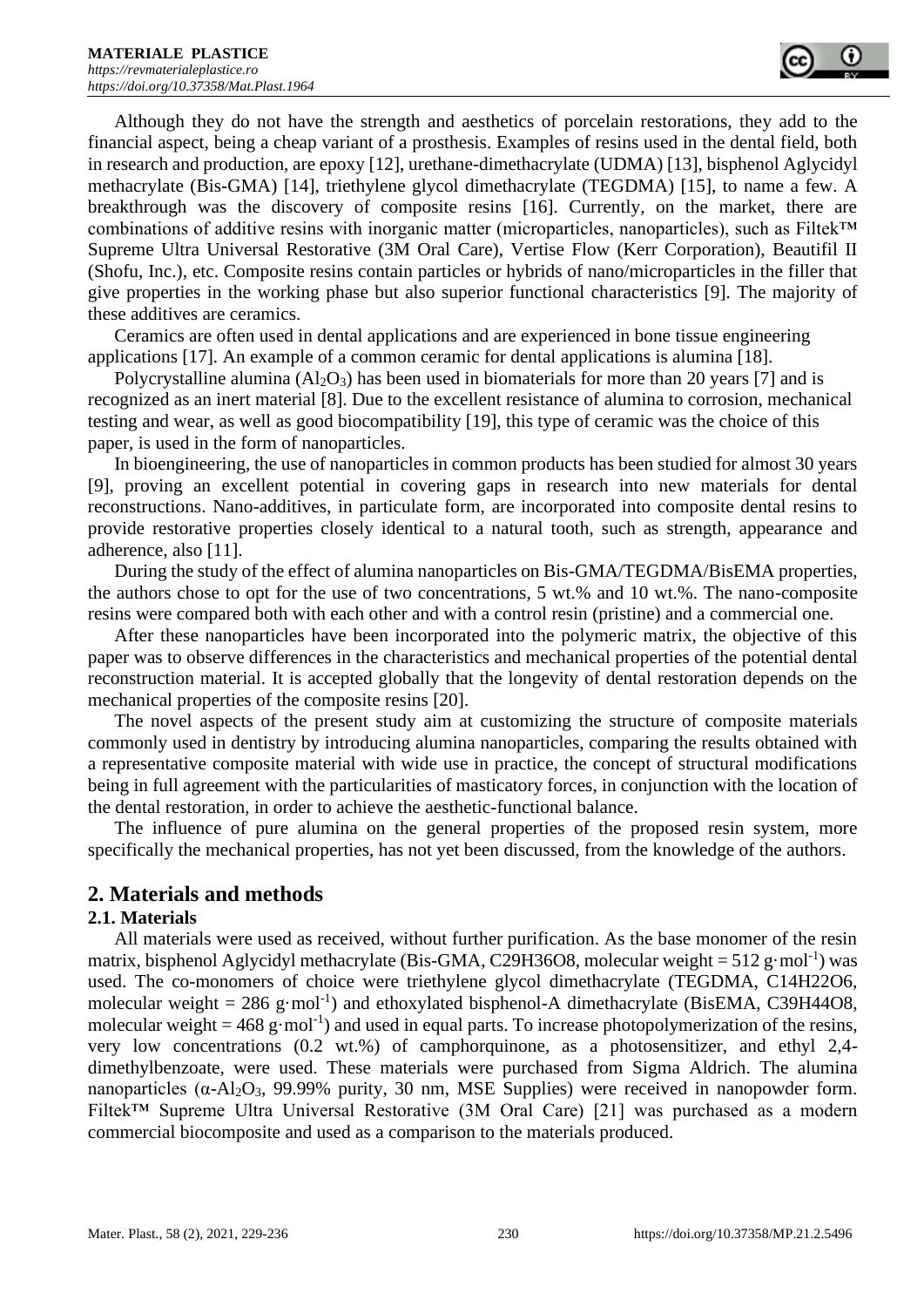

#### **2.2. Manufacturing of biomaterials**

All materials were mechanically mixed for 24 hours in an enclosure isolated from any type of light source and stored for 48 hours at room temperature under the same conditions before being used. This method allows the gas particles to exit the viscous solutions that have taken place during the mixing process. Light-curing procedures were similar to all specimens with the help of a LED (light-emitting diode) poly wave transmission curing device (Bluephase Style, Ivoclar Vivadent AG) in single exposure for 60 s at their center.

A total of five samples were prepared for each type of analysis of the resin composite systems tested. Using an ultrasonic bath, the samples were cleaned for 5 minutes and stored in distilled water at 37 °C for 48 h until testing. Using a microscope slide, the pre-composition was made by light pressing into specific moulds, the dimensions of the resulting resins varying according to the analysis. The codes for the manufactured materials, as well as details of the composition and dimensions of nanomaterials, are provided in Table 1.

| nanoparusiyo auuvu io ing piy pol}ingiilgu oolation iol ing olatiyo ol inio work                |                                      |                                                                                                                                               |                                      |  |  |
|-------------------------------------------------------------------------------------------------|--------------------------------------|-----------------------------------------------------------------------------------------------------------------------------------------------|--------------------------------------|--|--|
| <b>Material code</b>                                                                            | <b>Resin composition</b>             | <b>Filler</b>                                                                                                                                 | <b>Filler concentration</b><br>[wt%] |  |  |
| M0                                                                                              | Bis-GMA, TEGDMA,<br>BisEMA, 50:25:25 |                                                                                                                                               |                                      |  |  |
| M1                                                                                              | Bis-GMA, TEGDMA,<br>BisEMA, 50:25:25 | $\alpha$ -Al <sub>2</sub> O <sub>3</sub> , 30 nm                                                                                              |                                      |  |  |
| M <sub>2</sub>                                                                                  | Bis-GMA, TEGDMA,<br>BisEMA, 50:25:25 | $\alpha$ -Al <sub>2</sub> O <sub>3</sub> , 30 nm                                                                                              | 10                                   |  |  |
| Filtek <sup>™</sup> Supreme Ultra<br>Bis-GMA, UDMA,<br>Universal Restorative*<br>TEGDMA, BisEMA |                                      | 20 nm silica/ 4 to 11 nm zirconia (non-<br>agglomerated/non-aggregated), and<br>aggregated, 20 nm silica and 4 to 11 nm<br>zirconia particles | 72.5                                 |  |  |

| <b>Table 1.</b> The obtained composite materials and the concentrations of alumina |  |
|------------------------------------------------------------------------------------|--|
| nanoparticles added to the pre-polymerized solution for the studies of this work   |  |

\* Information reported by manufacturers

The decision to use the 50:25:25 ratios between the monomer and the two co-monomers was made after examining the experimental analysis results of Goncalves et al [15], where they reported that the best combination, from a mechanical point of view, is for the two co-monomers to be added to the mixture in equal quantities, the basic monomer representing the greater part of the material.

#### **2.3. Experimental procedures**

The materials were characterized using advanced analysis methods from a structural, chemical and mechanical point of view. A scanning electron microscopy SEM was used to analyze surface structures (Vega-3, Tescan). X-ray scattering (EDX) coupled with the SEM microscope was used to analyze the elemental mapping of the key elements.

3D projections (30x30 μm) were created to better understand the topography of composite materials based on SEM surface images, which better highlight the differences in roughness [22]. These projections were possible with the ImageJ open-source software (Interactive 3D Surface Plot plug-in) which uses grey differences of the SEM images. Additionally, it was possible to determine exact roughness values with the aid of this software, but with the SurfCharJ plug-in. This is a good characterization method, at least when it's not possible to access an AFM equipment. Several SEM microscopes with software already equipped with this projection option [23] are available as well.

Using a Universal Instron test machine, the mechanical properties of the manufactured composite and nanocomposite resins were measured using ISO 604 [24] and ISO 4049 [25] standards. Compression tests were conducted on specimens using a cylindrical split Teflon mold with a diameter of 4 mm and a height of 8 mm. Compression was applied at 0.25 mm·min<sup>-1</sup> cross-head speed with a load of 50 kN until material failure, extracting compressive strength [MPa] data from the test instrument's specialized software. A three-point bending test was used to determine the flexural strength [MPa], with a crosshead speed of 0.5 mm·min<sup>-1</sup> and a span between supports of 6 mm, until sample failure. The samples were manufactured using a different Teflon mould with a rectangular shape measuring 2 mm in height, 2 mm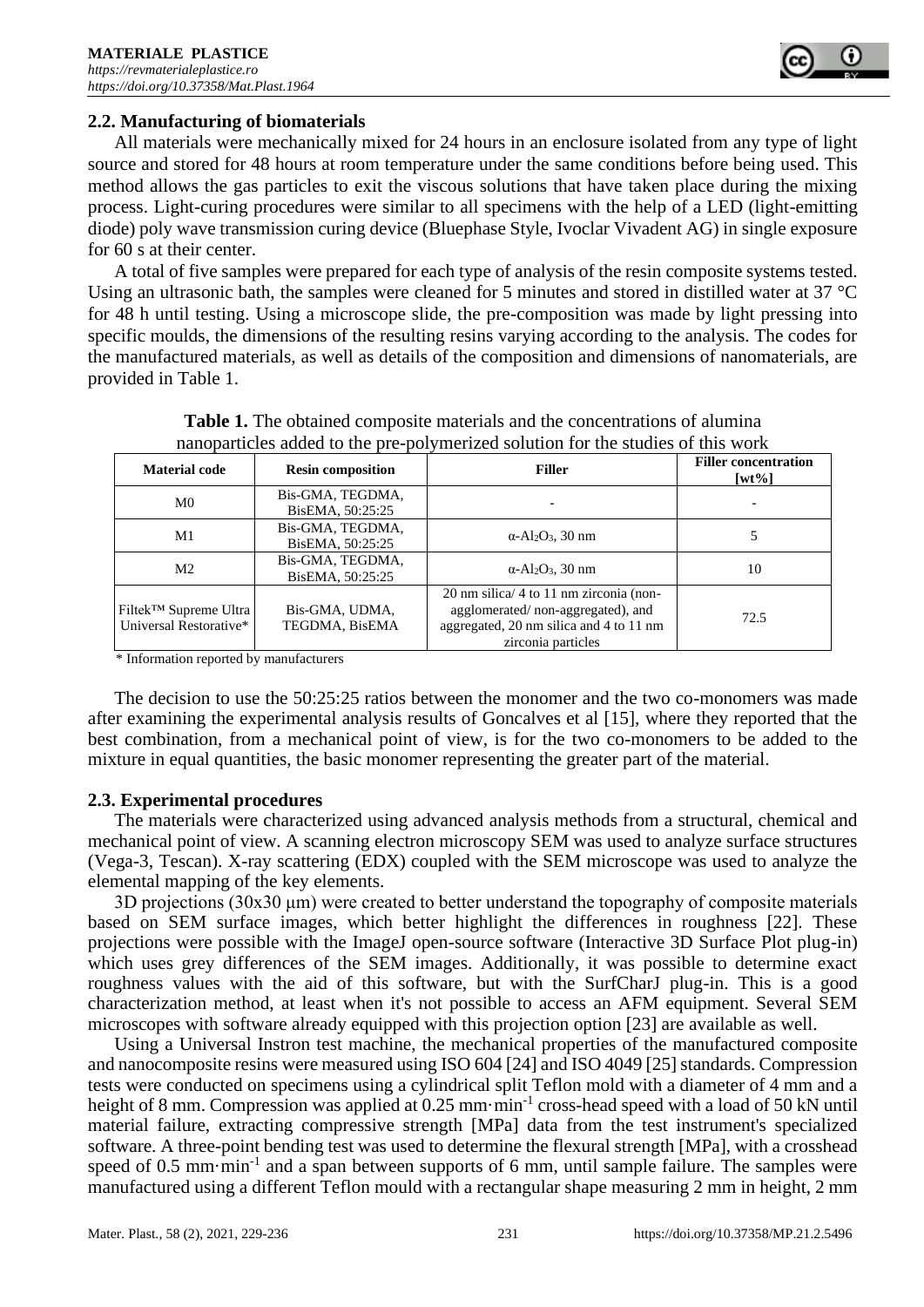

in width and 25 mm in length. After removing any remaining flash, the polymerized samples were stored in distilled water as discussed.

# **3. Results and discussions**

In the scanning electron microscopy of the composites produced, as seen in Figure 1, the surface of the materials showed a homogeneous texture. In the case of nanocomposite resins modified by the blending of alumina nanoparticles, the presence of nodules is quite apparent, especially at higher concentrations. This is a visual indicator of the presence of nanoparticles in the polymer matrix.

In the case of the Filtek™ Supreme Ultra composite, the highest number of nanoparticles is visible on the surface. This is due to the fact that this material has the highest concentration of nanoparticles among all the composite resins studied, fact is proven by SEM images (Figure 1, Supreme Ultra) and by EDX mapping (Figure 3, Si element, (Supreme Ultra) and Zr element (Supreme Ultra)).



Figure 1. Scanning electron micrographs of the surfaces of the studied composite samples (magnification 1500x)

Visually, when analyzing the 3D images of the studied composites, it is shown a clear difference between samples. Commonly, all composites are passed through a finishing process to be in a polished state before characterization. Here, a direct study of roughness is not convenient, but mostly to demonstrate that all materials have similar luster [26]. Also, a lower roughness indicates a lower risk of bacterial accumulation inside the valleys of the materials [6].

Because the samples were not polished, the roughness analysis was significant from a contraction stress point of view of the resins at the time of polymerization [14]. Since nanoparticles do not have this attribute, resin monomers can shrink around them, resulting in nanoparticles being distinguished on composite surfaces, as observed in Figure 2. In the case of the control sample (M0, without nanoparticles), the roughness has the lowest value (Table 2), which is also rational since the contraction is uniform over the entire surface of the sample. In the case of  $Al_2O_3$ -modified bioresins (M1 and M2), a higher concentration of nanoparticles can result in greater roughness values, achieving values comparable to those of commercial nanocomposite resins.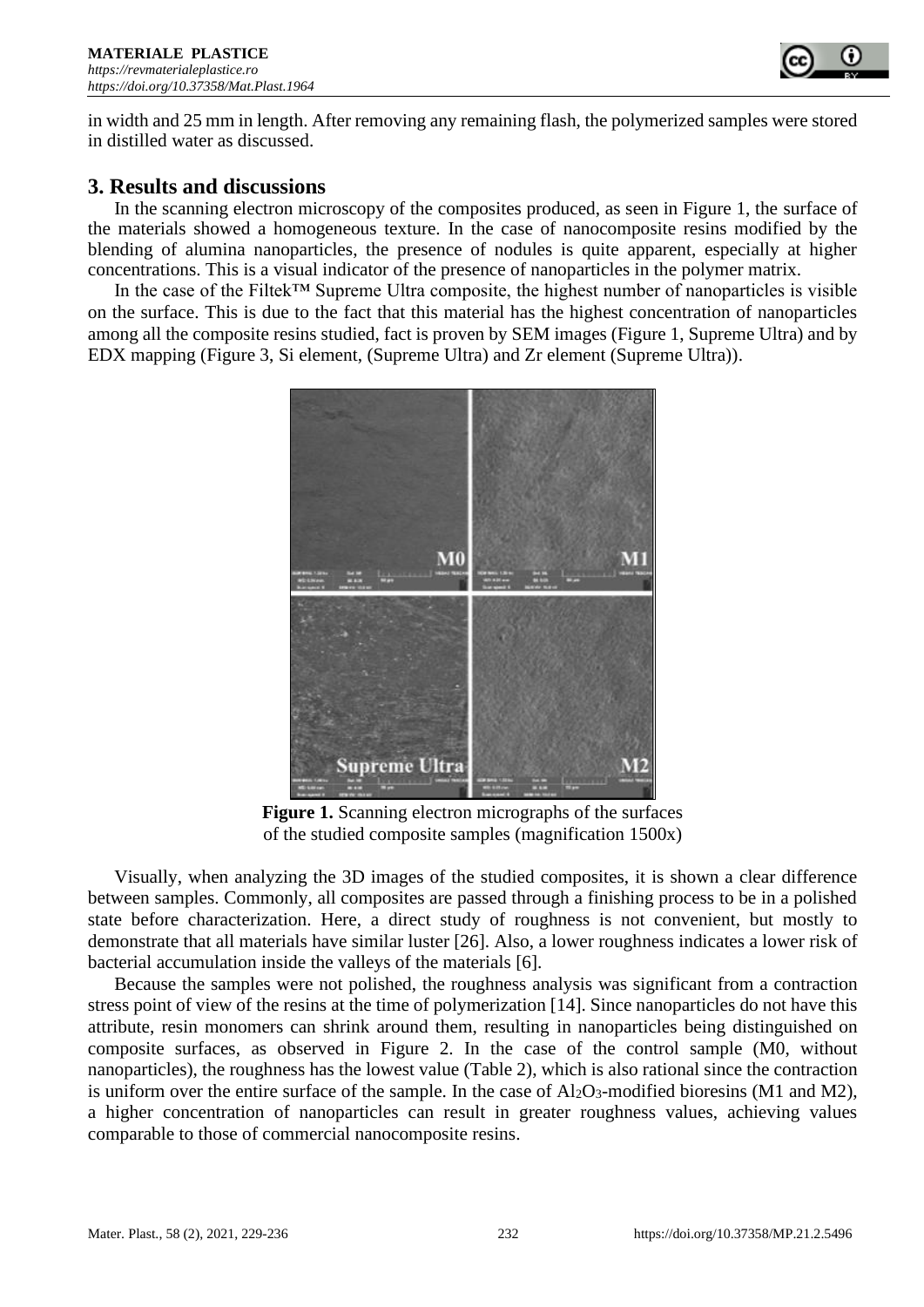



**Figure 2.** 3D representation based on the SEM surfaces of materials

EDX mapping is a good way to determine the homogeneity of the filler in a polymeric matrix [17]. All the composites showed a very good dispersion of nanoparticles in the material, as can be seen in Figure 3. For a large number of reasons, this aspect is very significant, particularly when the composite is under mechanical stress. In a filler-polymer chain bond, the formation of a good stress transfer can lead to higher mechanical resistance, and good homogeneity of the filler leads to a more uniform stress distribution.



**Figure 3.** SEM-EDX maps for the Al element of the surface of composite materials containing 5 wt.% and 10 wt.%  $Al_2O_3$  nanoparticles, and maps for Si and Zr elements of the surface of Filtek™ Supreme Ultra composite material. Magnification 1500x

The means and standard deviations of the compressive test are shown in Table 2. It is seen that the compressive strength increases with the addition of nanoparticles into the composite resin, resulting in an increase of 28.8 percent compared to the control material. Flexural strength is consistent with the same trend, but with lower values. Mechanical control of nanocomposite resins is strongly related to the polymer chain-nanomaterial bond [27], which results in more uniform stress distribution and will minimize the occurrence of stress concentration, clearly leading to significant mechanical properties optimization of the resulting composites. Also, the uniform dispersions of the nanomaterials in the resin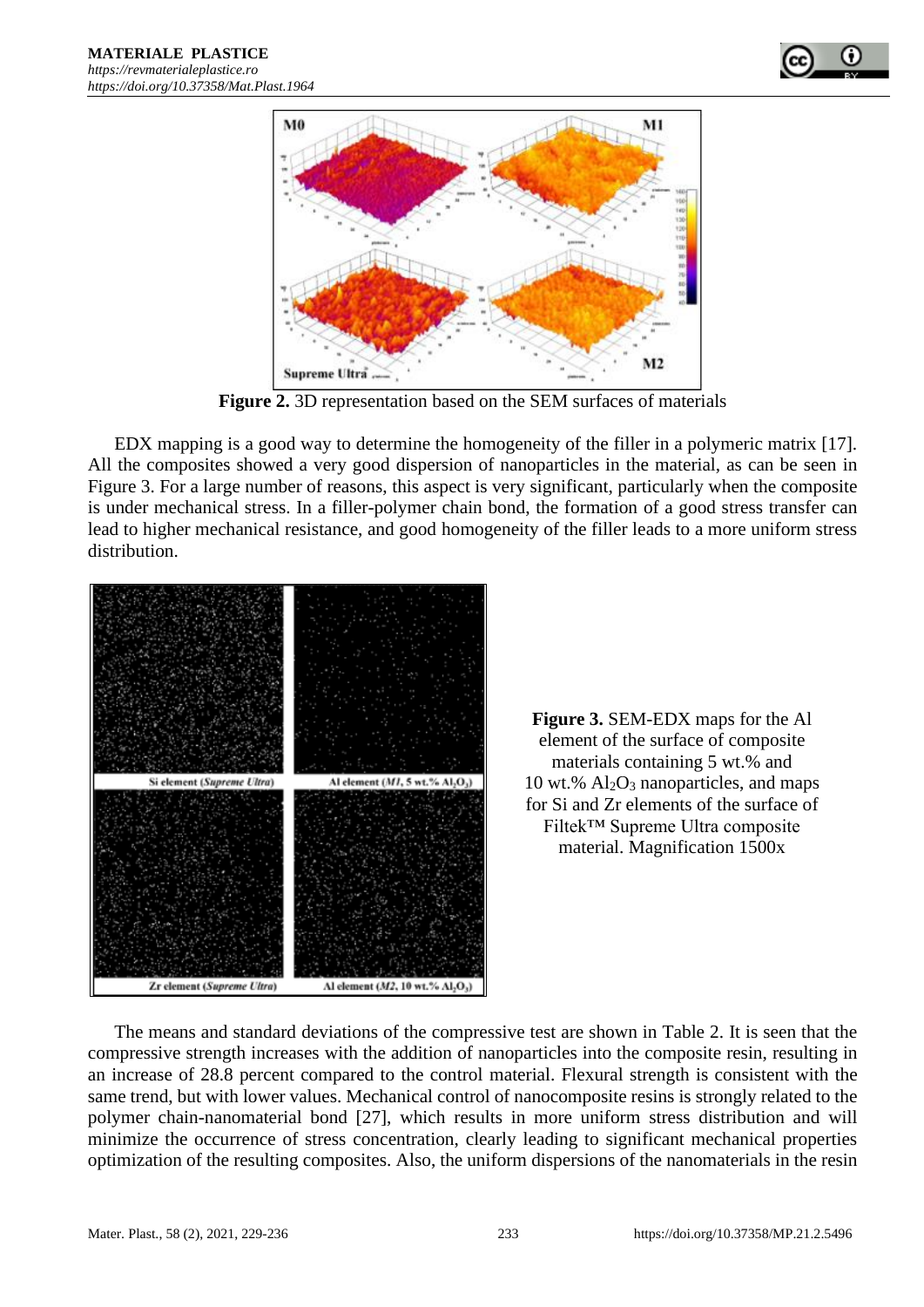

matrix enhanced the mechanical properties. Although for this study the amount of alumina nanoparticles was not high, mechanical properties were significantly improved.

The logic for which the compressive strength is higher than the flexural strength is that the nanoparticles are pressed on top of each other, pushing the stress more efficiently between them and the polymer chains. In the case of flexural stresses, nanoparticles move away from each other leading to the moment when defects appear that gradually cause the material to collapse. A higher number of nanoparticles will produce stronger polymer chains, leading to delays in the appearance of microcracks, confirming that materials with high filler content have more favorable mechanical properties.

| <b>Material</b>             | <b>Compressive Strength</b><br><b>IMPal</b> | <b>Flexural Strength</b><br>[MPa] | <b>Ra:</b> roughness<br>arithmetical mean<br>deviation* | <b>Rq:</b> roughness root mean<br>square deviation* |
|-----------------------------|---------------------------------------------|-----------------------------------|---------------------------------------------------------|-----------------------------------------------------|
| M0                          | $234.803 \pm 11.209$                        | $100.177 + 13.584$                | $6.651 + 1.213$                                         | $8.897 \pm 0.975$                                   |
| M1                          | $268.874 \pm 15.667$                        | $116.769 \pm 9.006$               | $13.193 \pm 2.478$                                      | $16.896 \pm 3.098$                                  |
| M <sub>2</sub>              | $312.935 \pm 19.051$                        | $140.698 \pm 22.121$              | $15.071 + 2.122$                                        | $19.438 \pm 3.617$                                  |
| Filtek <sup>™</sup> Supreme |                                             |                                   |                                                         |                                                     |
| Ultra Universal             | $343.967 + 19.643$                          | $159.281 + 18.136$                | $13.627 + 3.032$                                        | $19.768 + 2.581$                                    |
| Restorative*                |                                             |                                   |                                                         |                                                     |

| Table 2. Mechanical tests and surface roughness analysis of materials. |  |  |
|------------------------------------------------------------------------|--|--|
|------------------------------------------------------------------------|--|--|

\*units are expressed in pixel intensity

Filtek™ composites have a better response to mechanical tests due to the more complex nano-hybrid silica and zirconia system, mainly based on a wide range of nanoscale dimensions. The higher discrepancy between the various types of nanoparticles and the monomer chains increases further the polymer strength [6].

## **4. Conclusions**

Under the conditions of this study, between the two alumina concentrations, it can be concluded that increasing the concentration of nano-particles, up to 10 wt.%, is a better contributor to overall mechanical properties. Based on experimental learning from the commercial dental biorensin, Filtek™ Supreme Ultra Universal Restorative, the choice of nanoparticle size could represent an important factor in the bioresin manufacture, which can represent further investigations in the case of alumina effect on the mechanical properties of resins.

In the study of dental restoration materials, and not only chemical, physical and biological aspects, the mechanical behavior of these materials is also, to say the least, very important. Understanding the limits of composite or nanocomposite resin from a mechanical point of view, it is crucial to determine the period of active service.

The biocomposite materials obtained have good potential for their use in dental restoration work. However, research is needed to continue in order to observe the effects of these materials in different biological environments, *in vitro* and *in vivo*.

#### **References**

1.WILLIAMS, D. F., The Williams Dictionary of Biomaterials. *Liverpool University Press* **1999**, Liverpool ISBN 0-85323-734-4.

2CRETAN, M., GRIGORAS, S., HANGANU, L., STAMATE, C., HANGANU, S. C., MUNTEANU, F. HEMA Based Copolimers as Future Materials in Intervertebral Disc Replacements. *Mater. Plast.,* **45**(1), 2008, 109-112.

3.PEZZOTTI, G. 13-Surface chemistry of bioceramics: The missing key. *Bioceramics* **2021**, 297-324. 4.BALTATU, M. S., VIZUREANU, P., BALAN, T., LOHAN, M., TUGUI, C.A., Preliminary Tests for Ti-Mo-Zr-Ta Alloys as Potential Biomaterials. *IOP Conference Series-Materials Science and Engineering* **2018**, *374*, 012023.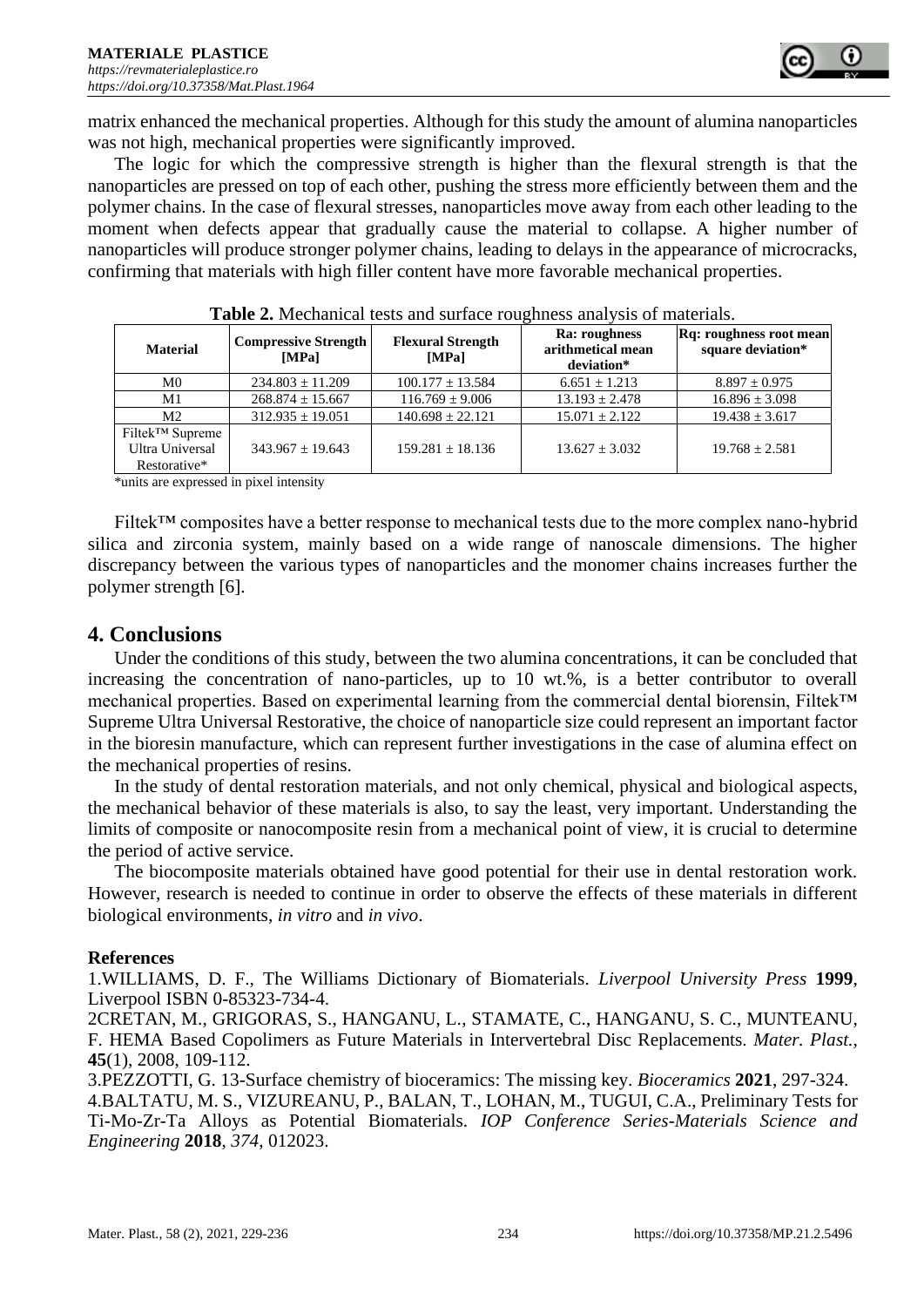

5.BALTATU, M. S., VIZUREANU, P., GEANTA, V., NEJNERU, C., TUGUI, C. A., FOCSANEANU, S. C. Obtaining and Mechanical Properties of Ti-Mo-Zr-Ta Alloys. *IOP Conference Series-Materials Science and Engineering* **2017**, *209*, 012019.

6.ABUELENAIN, D.A.; ABOU NEEL, E. A; AL-DHARRAB, A. Surface and Mechanical Properties of Different Dental Composites. *Austin J Dent.* **2015**, *2(2)*, 1019.

7.KERN, M., STRUB, J.R., Bonding to alumina ceramic in restorative dentistry: clinical results over up to 5 years. *J. of Dentistry* **1998**, *26(3)*, 245-249.

8.UDDUTTULA, A., ZHANG, J.V., PEI-GEN, R., Bioinert Ceramics for Biomedical Applications. *Biomedical Sci and Tech Series* **2019**, Wiley/Scrivener.

9.SAUNDERS, S.A., Current practicality of nanotechnology in dentistry. Part 1: Focus on nanocomposite restoratives and biomimetics. *Clin Cosmet Investig Dent.* **2009**, *1*, 47–6.

10.THOMAIDIS, S., KAKABOURA, A., MUELLER, W.D., ZINELIS, S., Mechanical properties of contemporary composite resins and their interrelations. *Dental Materials* **2013**, *29*, 132–141.

11.MURARIU, A., DINU, C., AGOP FORNA, D., STEFANESCU, V., TOPOR, G., FORNA, N.C., FOTEA, S.; GURAU, G.; IORDACHE, C. Composite Resins – Multifunctional Restorative Material and Practical Approaches in Dental Field. *Mater. Plast.,* **57**(2), 2020, 276-284.

12.SZÁVA, D.T., BÖGÖZI, B., SZÁVA, I., TARCOLEA, M., COMANEANU, R.M., ORMENISAN, A., Plastic Materials Used in Experimental Investigations Regarding Dental Implants Biomechanics. *Mater.Plast.,* **52**(2), 2015, 221-224.

13.GAJEWSKI, V.E.S., PFEIFER, C.S., FRÓES-SALGADO, N.R.G., BOARO, L.C.C., BRAGA, R.R., Monomers Used in Resin Composites: Degree of Conversion, Mechanical Properties and Water Sorption/Solubility. *Braz Dent Journal* **2012**, *23(5)*, 508-514.

14.DEWAELEA, M., TRUFFIER-BOUTRY, D., DEVAUX, J., LELOUP, G., Volume contraction in photocured dental resins: The shrinkage-conversion relationship revisited, *Dental Materials* **2006**, *22*, 359–365.

15.GONCALVES, F., KAWANO, Y., PFEIFER, C., STANSBURY, J., W, BRAGA, R.R., Influence of BisGMA, TEGDMA, and BisEMA contents on viscosity, conversion, and flexural strength of experimental resins and composites. *Eur J Oral Sci* **2009**, *117*, 442–446.

16.MOEZZYZADEH, M. Evaluation of the Compressive Strength of Hybrid and Nanocomposites. *Journal Dental School* **2012**, *1*, 24-29.

17.AL-SANABANI, F.A., MADFA, A.A., AL-QUDAIMI, N.H., Alumina ceramic for dental applications: A review article. *American Journal of Materials Research* **2014**, *1(1)*, 26-34.

18.COJOCARU, I., MOLDOVAN, M., TRIF, M., PRODAN, D., POPESCU, G.L., CONSTANTINESCU I., Influence of Some Alumina and Titanium Nanoparticles on the Mechanical Properties of the Composites Based on Poly (methyl methacrylate), *Mater.Plast.,* **46**(4), 2009, 383-386. 19.AL-MOAMERI H.H., NAHI, Z.M., RZAIJ D.R., AL-SHARIFY NOOR T., A review on the biomedical applications of alumina. *Journal of Eng and Sustainable Development* **2020**, *24(05)*, 28-30. 20.NICA, I., IOVAN, G.S., STOLERIU, C.A., GHIORGHE, G., PANCU, R., COMANECI, A.; Comparative Study Regarding the Compressive Strength of Different Composite Resins Used for Direct Restorations, *Mater.Plast., 55(3)*, 2018, 447-453

21.\*\*\*3M, Filtek™ Supreme Ultra Universal Restorative, Technical Product Profile,

https://multimedia.3m.com/mws/media/1363018O/3m-filtek-supreme-ultra-universal-restorativetechnical-product-profile.pdf.

22.PINTILIE, S.C., TIRON, L.G., LAZAR, A.L., VLAD, M., BIRSAN, I.G., BALTA, S., The Influence of ZnO/TiO<sup>2</sup> Nanohybrid Blending on the Ultrafiltration Polysulfone Membranes, *Mater. Plast.*, **55**(1), 2018, 54-62.

23.FLOREA, C.D., MUNTEANU, C., CIMPOESU, N., SANDU, I.G., BACIU, C., BEJINARIU, C. Characterization of Advanced Ceramic Materials Thin Films Deposited on Fe-C Substrate. *Rev.Chim.,* **68**(11), 2017, 2582-2587.

24.\*\*\*ISO 604:2002, Plastics - Determination of compressive properties. International Organization for Standardization.

25.\*\*\*ISO 4049:2000, Polymer-based filling, restorative and luting materials. International Organization for Standardization.